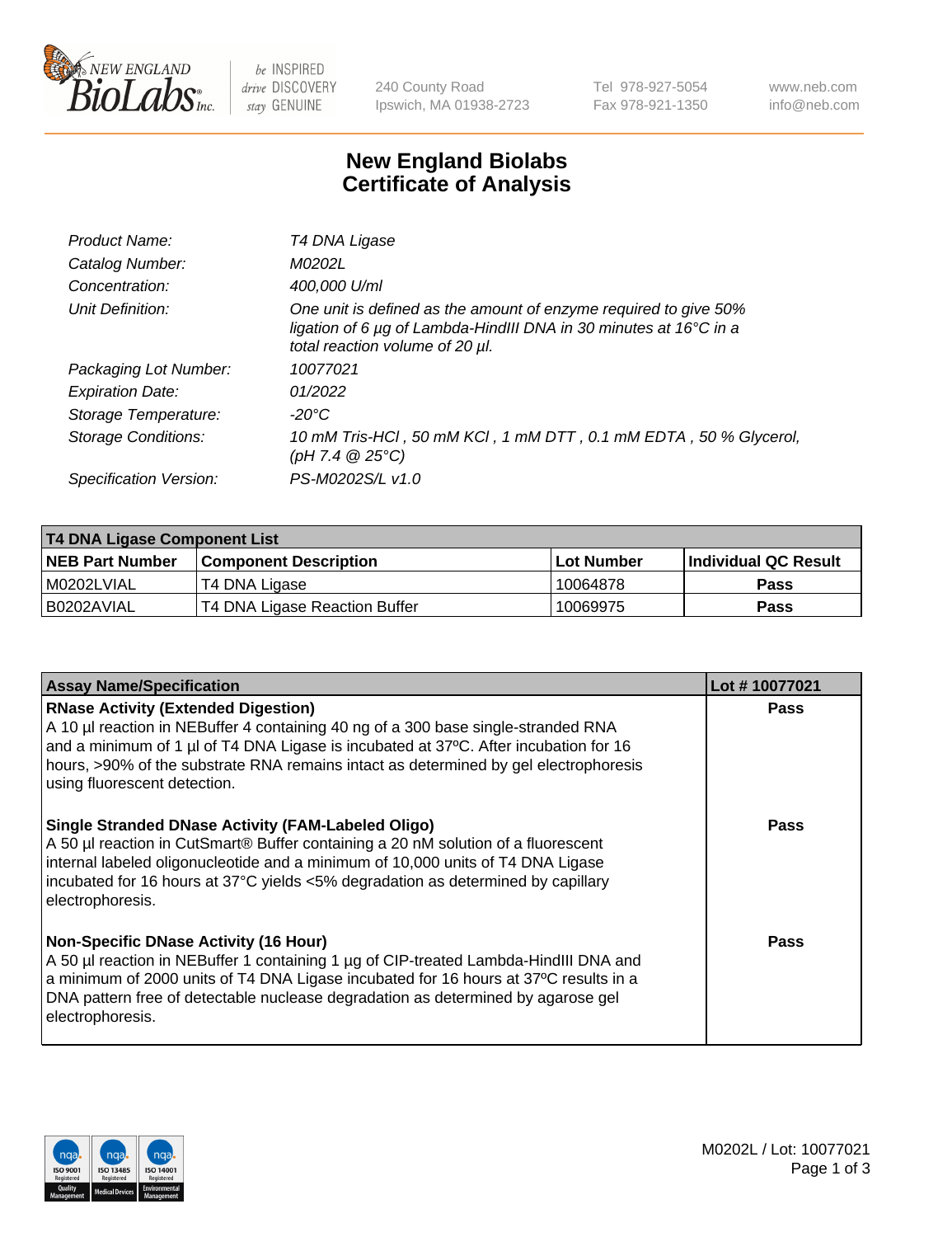

be INSPIRED drive DISCOVERY stay GENUINE

240 County Road Ipswich, MA 01938-2723 Tel 978-927-5054 Fax 978-921-1350 www.neb.com info@neb.com

| <b>Assay Name/Specification</b>                                                                                                                                                                                                                                                                                                                                                                                  | Lot #10077021 |
|------------------------------------------------------------------------------------------------------------------------------------------------------------------------------------------------------------------------------------------------------------------------------------------------------------------------------------------------------------------------------------------------------------------|---------------|
| <b>Protein Concentration (A280)</b><br>The concentration of T4 DNA Ligase is 0.4 mg/ml +/- 10% as determined by UV<br>absorption at 280 nm. Protein concentration is determined by the Pace method using<br>the extinction coefficient of 57,675 and molecular weight of 55,292 daltons for T4<br>DNA Ligase (Pace, C.N. et al. (1995) Protein Sci., 4, 2411-2423).                                              | <b>Pass</b>   |
| <b>Protein Purity Assay (SDS-PAGE)</b><br>T4 DNA Ligase is ≥ 95% pure as determined by SDS-PAGE analysis using Coomassie Blue<br>detection.                                                                                                                                                                                                                                                                      | Pass          |
| qPCR DNA Contamination (E. coli Genomic)<br>A minimum of 2000 units of T4 DNA Ligase is screened for the presence of E. coli<br>genomic DNA using SYBR® Green qPCR with primers specific for the E. coli 16S rRNA<br>locus. Results are quantified using a standard curve generated from purified E. coli<br>genomic DNA. The measured level of E. coli genomic DNA contamination is $\leq 1$ E. coli<br>genome. | Pass          |
| <b>DNase Activity (Labeled Oligo, 3' extension)</b><br>A 50 µl reaction in CutSmart® Buffer containing a 20 nM solution of a fluorescent<br>labeled double-stranded oligonucleotide containing a 3' extension and a minimum of<br>10,000 units of T4 DNA Ligase incubated for 16 hours at 37°C yields <5% degradation<br>as determined by capillary electrophoresis.                                             | Pass          |
| <b>DNase Activity (Labeled Oligo, 5' extension)</b><br>A 50 µl reaction in CutSmart® Buffer containing a 20 nM solution of a fluorescent<br>labeled double-stranded oligonucleotide containing a 5' extension and a minimum of<br>10,000 units of T4 DNA Ligase incubated for 16 hours at 37°C yields <5% degradation<br>as determined by capillary electrophoresis.                                             | <b>Pass</b>   |
| Double Stranded DNase Activity (Labeled Oligo)<br>A 50 µl reaction in CutSmart® Buffer containing a 20 nM solution of a fluorescent<br>labeled double-stranded oligonucleotide containing a blunt end and a minimum of<br>10,000 units of T4 DNA Ligase incubated for 16 hours at 37°C yields <5% degradation<br>as determined by capillary electrophoresis.                                                     | <b>Pass</b>   |
| <b>Endonuclease Activity (Nicking)</b><br>A 50 µl reaction in NEBuffer 1 containing 1 µg of supercoiled PhiX174 DNA and a<br>minimum of 2000 units of T4 DNA Ligase incubated for 4 hours at 37°C results in <10%<br>conversion to the nicked form as determined by agarose gel electrophoresis.                                                                                                                 | Pass          |
| <b>Exonuclease Activity (Radioactivity Release)</b><br>A 50 µl reaction in NEBuffer 1 containing 1 µg of a mixture of single and<br>double-stranded [3H] E. coli DNA and a minimum of 2000 units of T4 DNA Ligase                                                                                                                                                                                                | Pass          |